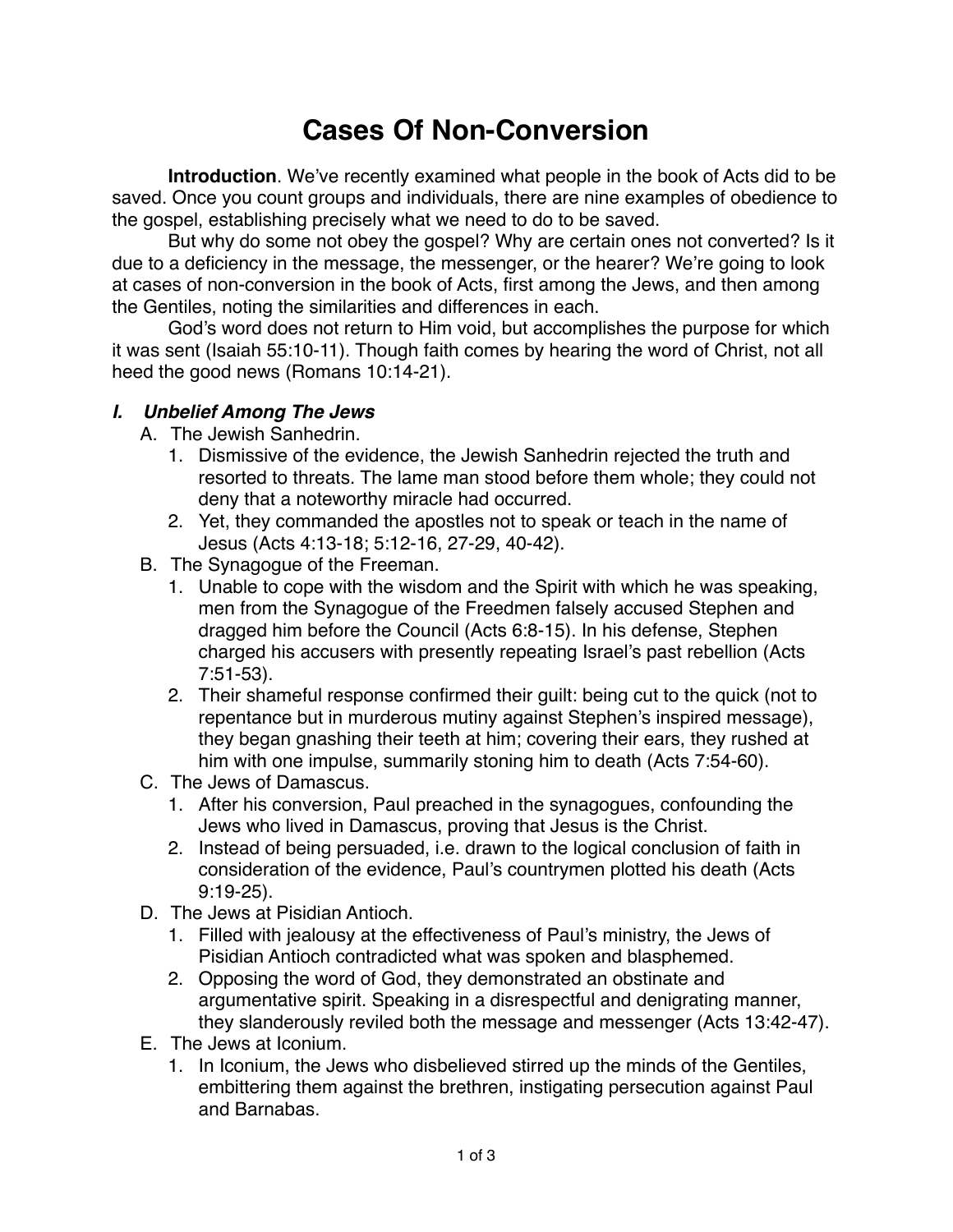- 2. Rejecting the testimony of truth and the signs of the Spirit, they pursued a path of hatefulness and harm, malice and mistreatment (Acts 14:1-7).
- F. The Jews at Thessalonica.
	- 1. For three successive Sabbaths, Paul preached in the synagogue at Thessalonica, reasoning from the scriptures, explaining and giving evidence that Jesus was the Christ. Some Jews were persuaded, along with many God-fearing Greeks and a number of leading women.
	- 2. However, jealous and unbelieving Jews aided by some wicked men formed a mob and set the city in an uproar, making false accusations and forcing the departure of Paul and Silas (Acts 17:1-10).
- G. The Jews at Corinth.
	- 1. At Corinth, Paul reasoned in the synagogue every Sabbath, trying to persuade Jews and Greeks.
	- 2. When his countrymen resisted (lit., to rage in battle against, to set oneself against) and blasphemed (lit., to slander, hence to speak lightly or sacred things), he shook out his garments and said, "Your blood be on your own heads! I am clean. From now on I will go to the Gentiles" (Acts 18:1-6).
- H. The Jews at Jerusalem.
	- 1. When Paul visited the temple at the end of his third missionary journey, his enemies attempted to kill him. The object of fanatical hatred, Paul was slandered with false accusations, his ministry misrepresented and maligned.
	- 2. So great was their irrational abhorrence, the Jews were crying out, casting their cloaks into the air, and saying, "Away with such a fellow from the earth, for he should not be allowed to live!" (Acts 21:27-36; 22:17-24; 23:7-13).
- I. The Jews at Rome.
	- 1. Finally, consider the Jews of Rome who gave audience to Paul as he solemnly testified about the kingdom of God and tried to persuade them concerning Jesus.
	- 2. Some were persuaded, but others would not believe. Rejecting the gospel message, they fulfilled the prophecy of Isaiah (Acts 28:16-31; cp. Isaiah 6:8-13; Matthew 13:10-17).

## **II. Unbelief Among The Gentiles**

- A. The philosophers at Athens.
	- 1. During his sojourn at Athens, Paul preached Jesus and the resurrection first in the synagogue, later in the market place, and finally at the Areopagus.
	- 2. Among Greek philosophers, his evangelistic efforts were met by skepticism and scorn: "What would this idle babbler wish to say?" echoed at the commencement of his message; at the conclusion, some began to sneer (Acts 17:16-21, 30-33). Human wisdom discounts its divine equivalent (1 Corinthians 1:26-31).
- B. Demetrius, the Silversmith.
	- 1. Demetrius, the shrine-making silversmith of Ephesus, typifies those who reject the truth for material gain.
	- 2. Couching his covetousness in expressions of concern over the reputation of the great goddess Artemis, his real distress was a potential loss of income